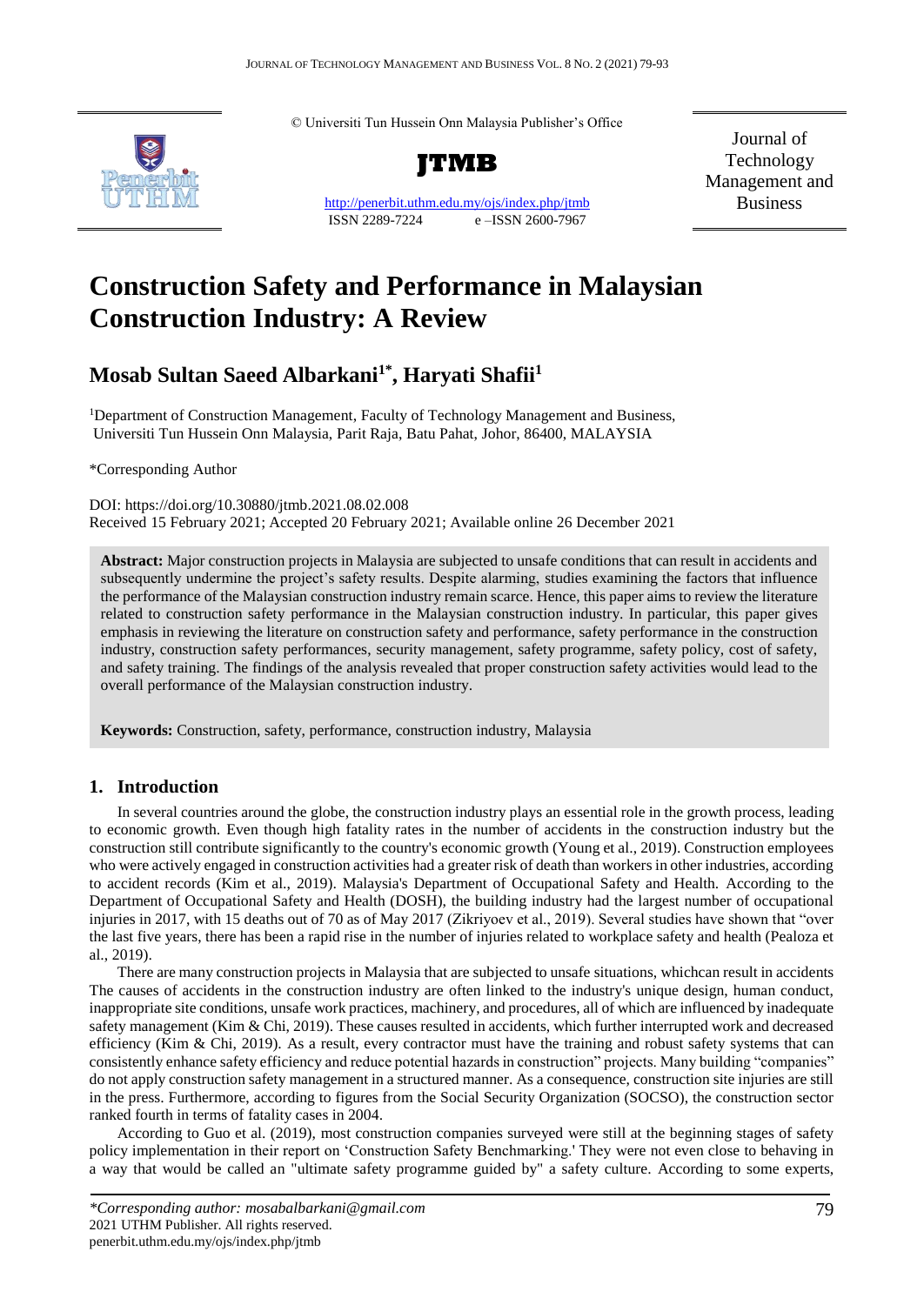contractors' safety efficiency should be measured "to ensure their companies are mindful of their safety well-being." According to a study by Cheung & Zhang (2020), several factors consistently influenced contractor safety results.

Furthermore, project contractor productivity is much more important because it directly affects the prime contractor's performance on key job elements. (Antwi-Afari et al., 2019) Goal-setting and feedback approaches like Incident Rate (IR), Injury Rate (AR), and Experience Rate (ER) have historically been used to measure safety performance.

Modification Percentage (EMR). Leading metrics have been emphasised in recent years to measure the safety efficiency of building projects (Probst et al., 2019). It is claimed that a report on safety influencing factors is still missing in Malaysia. As a result, there is a gap that needs to be filled in existing research to develop a more robust safety influential factors model for the Malaysian construction industry's success. According to Yiu et al. (2019), safety and health issues are extremely important to be concerned about in all branches of industry, especially in the construction industry. Although the construction industry is still evolving as a result of new technology, equipment, and machinery, it is never without safety concerns, including fatalities (Kamoona et al., 2019). As a result, safety concerns are always a major concern in the construction industry (Zhou et al., 2019), especially those related to poor safety-related factors, including accidents and illnesses (Mohammad & Hadikusumo, 2017).

However, according to the Social Security Organization, there has been an uptick in construction site incidents, with 7,338 cases registered in 2016 compared to 4,330 cases in 2011, indicating a 69.47 percent increase (Zid et al., 2018). Furthermore, the building industry continues to be the source of the fatal injuries, with a fatality rate of 14.57 per 10,000 people. Several studies on safety in the construction industry have been performed, including employers' behavioural safety enforcement influences against occupational, safety, and health improvement (Razak et al., 2017), factors driving the introduction of a safety management system (Hamid et al., 2018), improving safety efficiency (Marhani et al., 2018), and occupant satisfaction and level of safety performance (Hamid et al., 2018). (Khan et al., 2019). However, there is a dearth of research into the safety factors that influence the performance of the Malaysian construction industry. Hence, the current study aims to close the gap by developing a safety influential factors model for the performance of the Malaysian construction industry.

#### **1.1 Safety**

There are several common meanings of protection in the literature. Since an entirely safe technology does not exist, meanings such as "the state of being safe from undergoing or causing hurt, injury, or failure" (Bajjou et al., 2017) may not be accurate in hazardous technologies. As a result, a better description of protection for the study would be "freedom from unreasonable risks" (Idrees et al., 2017).

#### **1.2 Safety Hierarchy**

The consistency of the various defensive barriers or layers defines an organisation's overall protection. Several models, such as James Reason's popular Swiss cheese model and the complete safety model depicted as an onion with several different layers, use this approach. Both technological and organisational considerations may be included in the layers. The process architecture is the central protective layer from a technological standpoint" (Tear et al., 2020). Fig. 1 depicts the protection onion, which depicts the steps involved in achieving safety.



**Fig. 1 - The safety onion**

In order to achieve a "higher level of safety, it is common to talk about a safety hierarchy. According to Huang et al., 2020) the hierarchy is as" follows:

- Stop the danger wherever possible.
- Install passive protective equipment to keep the hazard under control; passive protective equipment does not have moving parts and must be commissioned manually or automatically.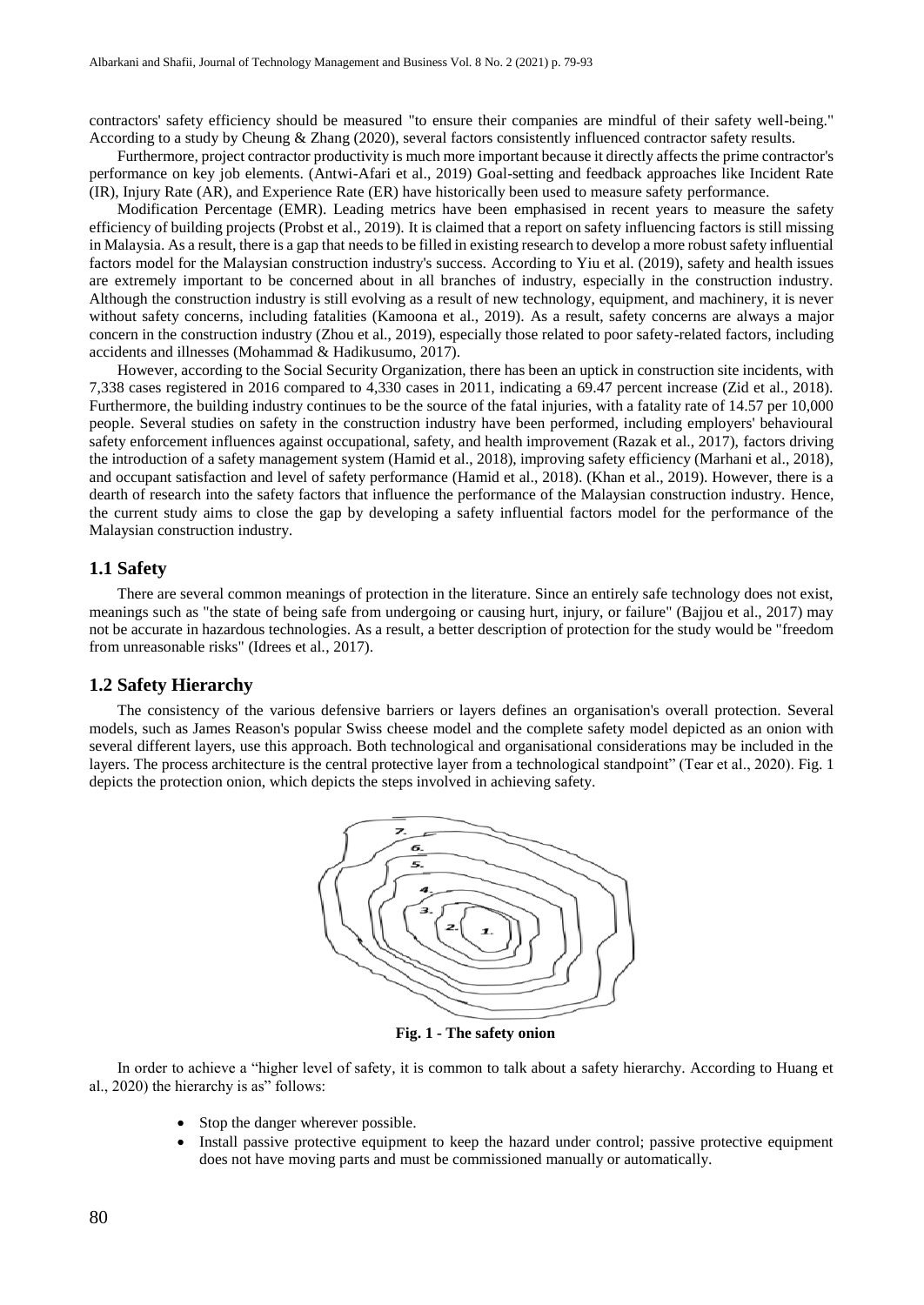- Incorporate active protective equipment, such as equipment with moving parts or automatically commissioned, to control the threat.
- Using operator behaviour to monitor the danger

Huang et al. (2020) suggests that the top of the hierarchy choices should be considered first. However, modifying and/or implementing routines and procedures is often the only practical (cost-effective) choice for controlling the danger (Huang et al., 2020). Consequently, the consistency of an organisation's safety routines and procedures can be considered critical to overall safety success. An accident can occur if a threat is able to penetrate all of the protective layers, including both technological and organisational layers, and make contact with the asset (e.g. a human being, property, the atmosphere).

#### **2. Safety Performance in Construction Industry**

The construction industry's safety efficiency has been improving. The importance of health and safety in the workplace has long been recognised (Abas et al., 2003). Several reports have looked at the factors that contribute to construction site incidents. The leading causes of construction accidents were listed by Toole (2002). These include inadequate preparation, insufficient safety compliance, insufficient safety equipment, unsafe methods or sequencing, unsafe site conditions, failure to use given safety equipment, a poor attitude toward safety, and isolated, abrupt deviations from prescribed actions (Lu et al., 2016). (Soon et al., 2017).

In Malaysia, the building industry has a weak safety record. The number of people injured or killed in building projects has risen over the last five years. This is because Malaysia has embarked on a massive infrastructure development programme (Sertyesilisik et al., 2016).

The authority overlooked many safety issues in construction projects due to its ignorance. This is due to the authorities' primary concern of completing as many activities as possible in order to make up for the country's lost time. Another factor contributing to the lack of safety in the Malaysian construction industry is that most construction workers are foreign nationals from other countries, so the government faces little pressure from the local community to fix the issue (Chen et al., 2017).

#### **3. Construction Safety Performances Scenario in Developing Countries**

Construction in developing countries like Pakistan and India is more labour intensive than in developed countries, requiring 2.5-10 times the number of employees per operation (Kim-Soon et al., 2016). Jobs are typically unskilled and move in groups, with or without their families, around the country in search of work. In reality, they are often split into factions. Communication issues stemming from differences in language, relationship, and culture appear to jeopardise workplace safety. There is an important distinction between large and small contractors in Pakistan. On paper, most large companies have a safety policy, but most workers are unaware of it.

Nonetheless, a number of large construction projects show regard for safety and have implemented a variety of safety procedures. They also have staff training and keep safety personnel on the job site. The majority of contractors, on the other hand, are based on growing earnings. Many building sites, both large and small, have dangerous working conditions, and workers are exposed to a number of dangers (Durdyev et al., 2017).

There are no training programmes for employees and workers on several sites, so there is no orientation for new staff or workers, no hazards are identified, and no safety meetings are held. Employees must learn from their own mistakes and experiences. In addition, remote projects are more likely to have a shortage of medical services, squalid accommodation, and poor sanitation (Awwad et al., 2016). While at work, workers take a chance, and the following issues are common:

- Accidents due to cave-ins are common when excavating in deep trenches (without adequate shoring or bracing).
- Concreting is mostly performed by labourers, and cement burns are common due to a lack of protective gloves and boots.
- Workers fall from great heights due to faulty scaffolding and the lack of safety belts; workers suffer injuries to their heads, fingers, eyes, feet, and faces as a result of the lack of personal protective equipment; and there is poor housekeeping."

Accidents are often triggered by a lack of "understanding of the job" and poor maintenance of equipment. Although the majority of accidents go unreported, a labourer may receive first aid or medical attention if necessary. Advanced medical treatment or benefits are not available in most cases. Accidents, according to staff, are inevitable occur as a result of their own incompetence and acknowledge that construction is a hazardous profession. Nonetheless, extensive workplace injuries that result in a worker's death can be reported due to the potential for financial losses and lawsuits (Sanni-Anibire et al., 2020).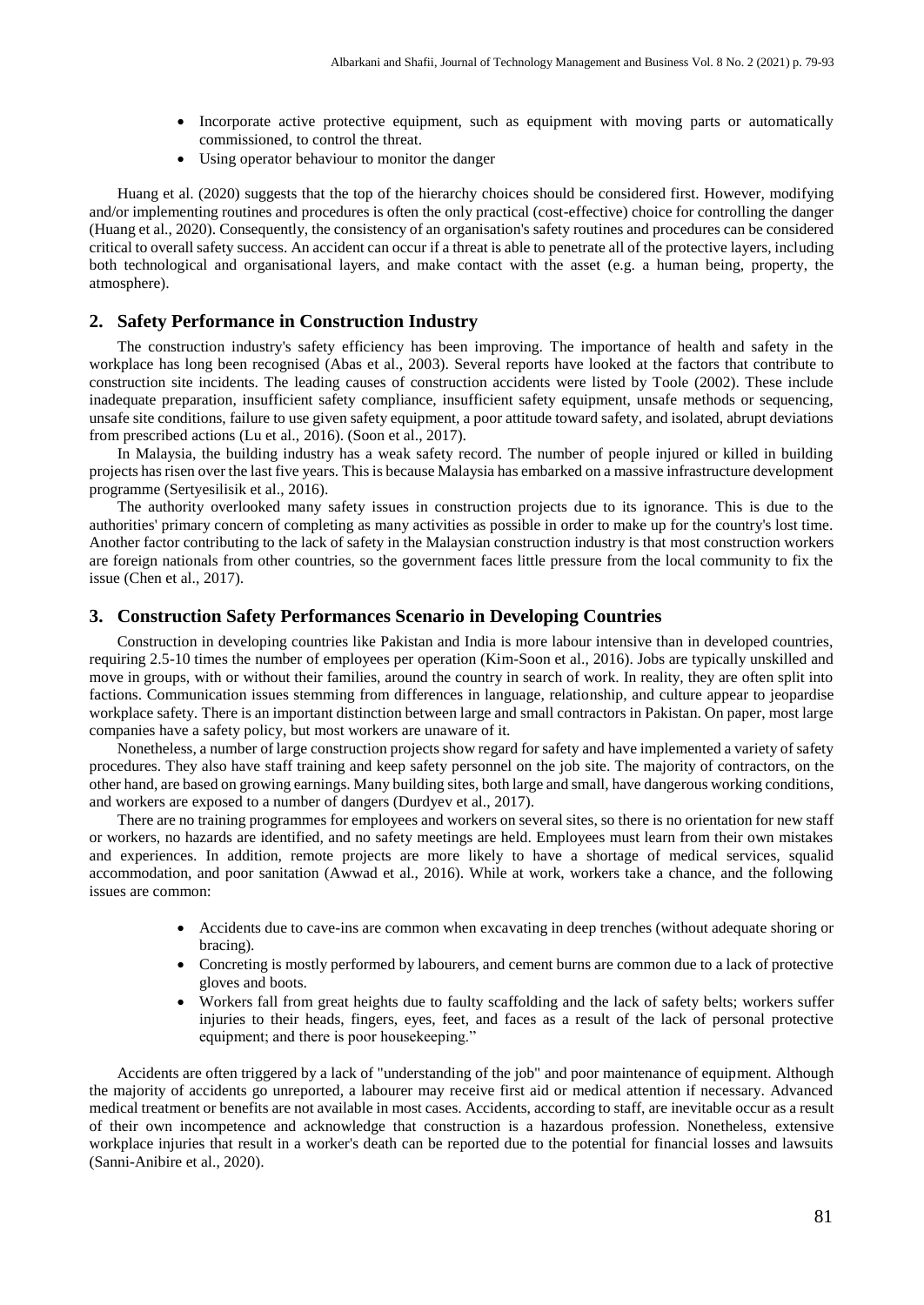Maintenance and inspection schedules are often skipped, and equipment is only fixed when it breaks down. This approach wastes time produces unemployed workers and delays projects. Property damage is also a possibility. Concrete mixers, vibrators, water pumps, and tractors have all been known to break down in the past. Electrocution is a significant risk due to the use of substandard electrical equipment and underwater cables. Workers, especially young ones, take risks and sometimes fail to follow safety procedures or wear personal protective equipment. Additionally, staff and employees can be under the influence of alcohol or medications on occasion. Unfortunately, before and after service, crew members are not screened for drugs or alcohol" (Othman et al., 2020).

Pervasive corruption, a byproduct of bureaucratic controls, is one of the impediments to Pakistan implementing a construction "safety programme." For example, any on-site accident due to a lack of safety procedures is technically held accountable by the low-level operation supervisor (engineer/technician), not the construction manager, and may be liable to physical assault damage from the victim's community of friends in extreme situations.

In extraordinary cases, the supervisor can be charged with a crime (Gao, & Chan, 2019). Cash payments, on the other hand, are often accepted in place of pressing charges. Furthermore, since staff are typically non-residents of the region and are often unaware of their rights, injuries are frequently not reported to the appropriate authorities or are lost in the local bureaucracy if they are reported.

Owners and consultants emphasise safety before work begins, but as the project progresses, their concerns about reaching deadlines take priority, and they tend to pay little attention to safety. The owners of large projects can provide medical services on-site, but the contractors are ultimately responsible for defence. The major injuries experienced by contracting companies in Pakistan on their project sites, according to a survey conducted by Farooqui et al. (2017) and published in Farooqui (2018), are as follows, in descending order of occurrence:

- Accidents caused by falls.
- Stricken by wastage and a shortage of raw materials.
- Heat exhaustion.
- Head trauma.
- Cuts to the eyes.
- Cases that are being burned.

In the same "research," some informal studies identified a few major reasons for safety non-performance, including In terms of mechanisation and industrialisation, the construction industry is lagging behind. Insufficient and incentivefree insurance mechanisms, insufficient and incentive-free safety standards imposed by the current regulatory system, which have failed to define safety as a major industry priority, which have failed to create safety as a company survival problem and an unfavourable business environment, resulting in adversarial business relationships between stakeholders, resulting in conflicts, disagreements, lawsuits, and litigation, diverting attention away from issues such as "safety" (Isah & Ali, 2015).

## **4. Safety Management**

Two strategies to avoid unexpected accidents are management and preparation. Effective security management can help reduce workplace injuries because accidents are unforeseen. Health management must be systematic and applicable in all aspects of the job, from the estimation phase to completion by the last worker. Everyone involved with a building project must somehow participate in the protection programme (Guo, Yu & Skitmore, 2017).

Almost all respondents in Australia agreed that "safety is the duty of both management and staff together" (Wilkes et al., 2017). Owners must ensure that the plans are secure projects in their analysis as part of their safety responsibility. He also reviews to see if the contractor has a protection programme in place. The safety programme should be included in the bidding technicalities by the owner.

The main factors affecting construction safety performance in China, according to Martnez-Aires et al. (2018), were a low level of safety awareness by the company's leaders and poor security awareness among the project managers. In Saudi Arabia, Li and Guldenmund (2018) thought the protection responsibility for the construction projects should be shared by every party involved, including the owners, designers or architects, and contractors.

In a China survey Kontogiannis et al. (2017) found that senior officials have failed to understand safety, lack of training, poor safety awareness of managers, unwillingness to provide inputs for safety, insufficient service, insufficient certified workforce capacity, poor equipment, lack of initial aid measures, insufficient or inconclusively enforced enforcement of safety regulations.

Management of construction security ensures compliance with security protocols, practices and construction sites (Wilson & Koehn, 2000). The method involves making minor or major changes to the site environment to restore regular operations according to Cheng et al. (2004). Protection should also include a management concept at any company level or part of a cross-business initiative. The management of construction should consider a security culture and a safe working environment (Flin et al., 2000). Construction management should consider a safety culture, and safety is an essential factor (Flin et al., 2000).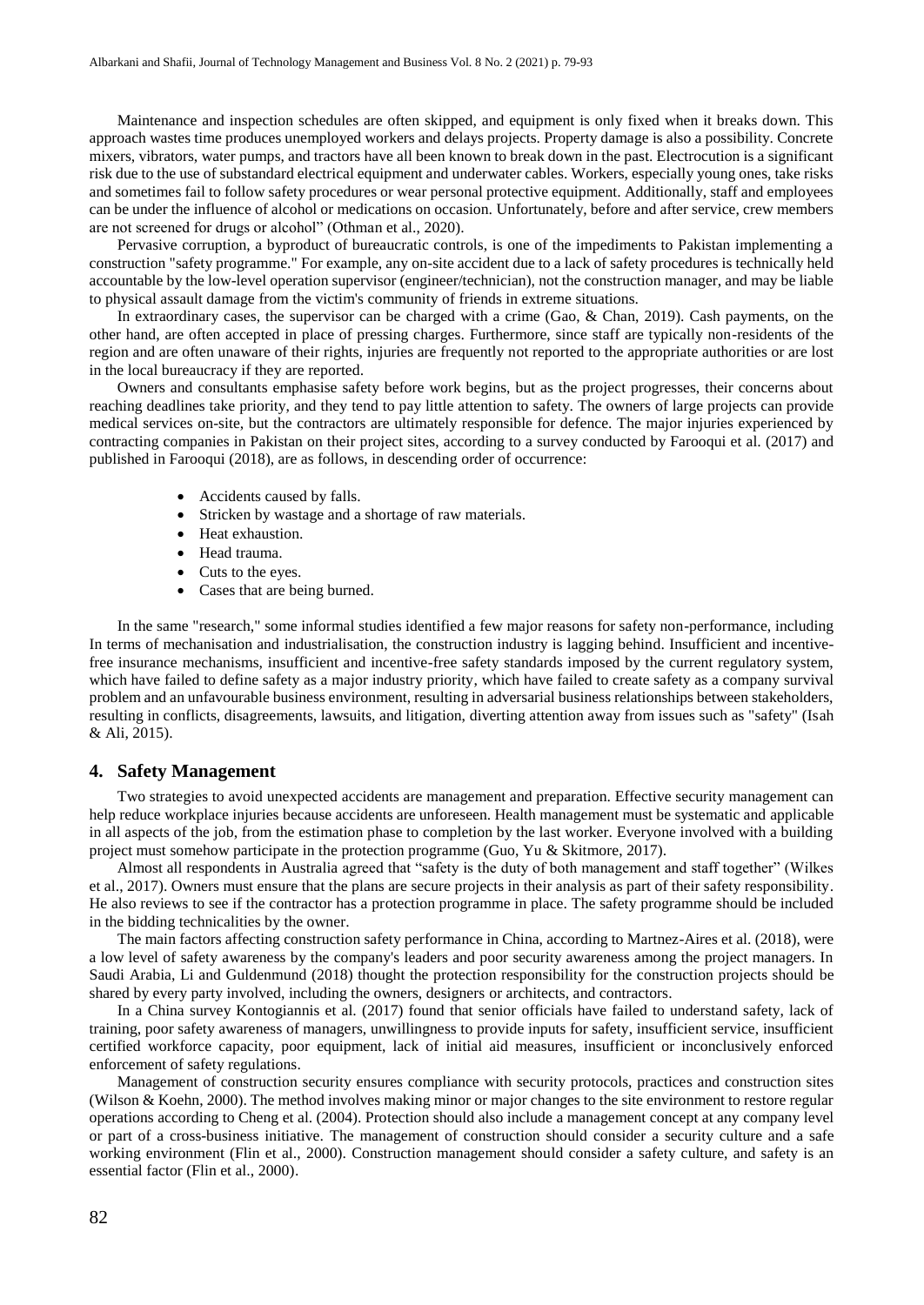Work safety and safety at the building site presents a number of unique problems. Despite the challenges, wellstructured and funded company safety and safety initiatives and policies minimise injuries (Salminen et al., 1993). According to Salminen et al. (1993), most companies allot minimum resources for safety management, which require contractors to select carefully from the options available. Good maintenance practices thus enhance the security efficiency of the building site. The safety-related Act, which highlights employers' responsibility to build safety and improves safety preparation and management efforts in the construction industry, has significantly enhanced construction security practices, according to Jaselskis et al. (1996). It is important, because the quality of completed projects and the safety of those who work in the industry improve construction safety efficiency (Abas, 2015).

# **5. Safety Performance of Construction Industry**

Safety output is usually calculated using negative metrics such as the number of injuries, days lost, injury rates, and accident expense. By setting safety objectives and targets, the aim of measuring safety performance is to evaluate how effective construction firm management is at preventing accidents (Permana, 2007). Even if the size of the business does play a role in construction contractor safety, when a project has a high accident rate, the contractor involved will get a bad reputation (Wilson & Koehn 2000; Lin & Mills 2001). As a result, both large and small contractors must maintain their safety efficiency to maintain their health and safety reputations.

Jaselskis et al. (1996) presented techniques for enhancing construction safety efficiency at the project level, stressing that the most efficient way to assess safety performance is to use both "quantitative and qualitative" safety metrics. Although quantitative indicators like lost time, severity rates, and the Experience Modification Rating (EMR) – a metric for measuring insurance premiums for workers involved in injuries – are used, qualitative measures like exceptional, average, and below-average performance as defined by OHS assessors are also used. Jaselskis et al. (1996), presented numerical profiles of companies and projects in order to validate levels of safety performance at the organisation and project levels, and based on their results, they concluded that many factors are important in enhancing safety performance at both levels. Upper management assistance, time devoted to safety issues for the company safety supervisor, the number of safety inspections, meetings with field safety representatives and craft workers, and so on are all items to worry about at the company level. Increased project manager experience, a more optimistic upper management attitude toward protection, lower project team turnover at the project level, increased project safety representative time, and so on are all important factors (Jaselskis et al., 1996). This is confirmed by Jafri et al. (2005), who proposed using both leading and lagging metrics to assess safety performance.

Table 1 shows different authors' perspectives on safety metrics used to evaluate safety results. The impact of key indicators on safety performance is calculated, and the result is determined by the influence of those indicators on safety performance. Jafri and his colleagues (2005). By measuring safety efficiency using key metrics, possible hazards can be identified early and needless risks in life and money can be preventedusing lagging measures to observe the outcome (Ng et al., 2012). Furthermore, regular auditing and analysis of management processes and operating procedures may be used to recognise current strengths and deficiencies in order to achieve high safety efficiency (Ng et al., 2012). In Australia, for example, a performance measurement system based on safety metres was developed. This tool is based on leading indicators, allowing staff to participate in the assessment process and increase site safety awareness (WorkCover 2001). As a consequence, tracking leading indicators and analysing the data would help to improve protection.

Table 1 illustrates some of the perceived safety metrics that can be used to measure safety performance. The Construction Industry Development Board's (CIDB indicators) are taken from government records rather than research sources.

| Table 1 - Leading and lagging multators when measuring safety performance |                                                |                                                    |
|---------------------------------------------------------------------------|------------------------------------------------|----------------------------------------------------|
| Authors                                                                   | Leading indicator                              | Lagging indicator                                  |
| Dyck D, Roithmayr                                                         | Health audits are performed on a regular       | The number of workplace incidents or the extent    |
| T(2004)                                                                   | basis, and good injury records are kept.       | to which they occur, workers' compensation rates,  |
|                                                                           |                                                | the number of days off due to workplace            |
|                                                                           |                                                | accidents, the number of occupational diseases,    |
|                                                                           |                                                | and so on.                                         |
| Salminen<br>al.,<br>et                                                    | Health evaluations, toolbox meetings,          | Analysis of accident costs and injury/incident     |
| (1993)                                                                    | owner promotions, pre-task preparation,        | rates.                                             |
|                                                                           | medication screening, the number of close      |                                                    |
|                                                                           | calls, and staff observation reports are all   |                                                    |
|                                                                           | things to think about.                         |                                                    |
| Jafri et al. (2005)                                                       | The phrases "employee empowerment,"            | Number of injuries, injury rates, days missed, and |
|                                                                           | "employee perception study," "safety"          | accident costs                                     |
|                                                                           | audits," and "root cause analysis" are all     |                                                    |
|                                                                           | used to characterise the safety culture.       |                                                    |
| Lin & Mills $(2001)$                                                      | Accountability in management, health and       | Severity rates, lost time injury                   |
|                                                                           | procedures.<br>analysis.<br>safety<br>contract |                                                    |

**Table 1 - Leading and lagging indicators when measuring safety performance**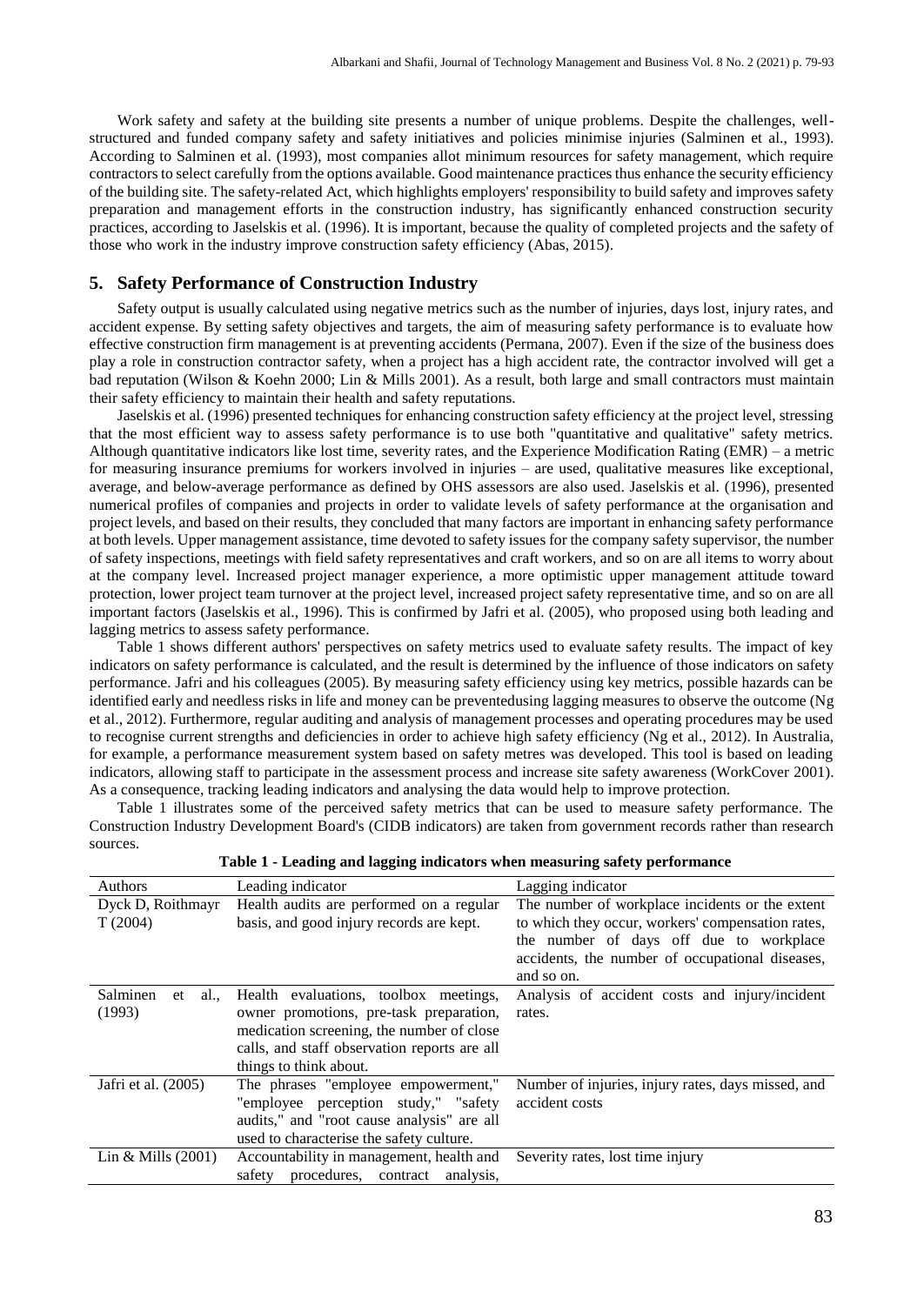design control, job method control, purchasing, inspection and testing, corrective and preventive action, nonconformance control, health and safety documents, health and safety auditing, statistical approaches, and training

# **6. Factors Affecting Safety Performance of Construction Project**

According to Ng et al. (2012), the construction industry's safety performance is influenced by two levels: project level and organisational level. The following part, which is applicable to these two groups, addresses the factors that affect the safety performance of construction projects. Historical factors such as the economy, psychology, technology, process, organisation, and environmental issues all affect construction site safety (Sawacha, Naoum & Fong 1999). Ng et al., (2012) summarised the factors that influence project-level safety performance in order to establish a structure for assessing safety performance in construction projects:

Implementation of safety inspections - The most effective method for keeping the workplace safe and tracking unsafe practices is to perform safety inspections. Permana (2007) reported that safety inspection is very relevant to safety procedures based on a study he conducted in Batam, Indonesia, which is also endorsed by Kai et al. (2016)] and Tan and Razak (2014).

Implementing a safe system of work – According to Ismail (2006), any safety plan should be focused on a strategy that prioritises employee safety and a safe system of work. Besides, Ghani et al. (2010) state that strict adherence to the written policy is required, especially for high-rise building projects (2008). It is because all contractors and staff are aware of any work-related equipment or structures that may be hazardous to them or the general public.

Personal protective equipment (PPE) is worn at work to ensure a person's protection and well-being and any other accessory that is intended to protect him while performing a mission. To ensure a secure and stable working environment, construction workers must be provided with personal protective equipment (PPE) (DOSH 2005; Ahmad, 2008).

Implementing a secure working environment ensuring a safe and healthy workplace is one of the most important ways to reduce construction project costs. Failure to create a healthy working environment could result in an accident, which would raise the project's cost. Both the SHO and the SSS are named based on the project scope, which includes the project value, according to the law. Site safety monitoring and the provision of a secure environment, according to Jannadi (1996) and Lee & Halpin (1998), are factors related to the implementation of safety systems at construction sites (2003).

Security inspections, record inspections, and interviews are part of a safety audit (Nikolaos 2010). A safety audit is required to assess the extent to which the company complies with OSH laws and, as a result, to ensure a safe workplace.

A safety policy, according to Griffith & Howarth (2001), is a written statement that represents the organisation's vision and mission in terms of health and safety management.

An emergency drill in emergency plans and procedures should be conducted every three months, with all staff being briefed on emergency procedures. It's also a good idea to track who shows up at the designated assembly place.

Safety training, according to Paringga (2010), is education and training aimed at preventing the human error from causing accidents and enabling staff to perform a repetitive task with competence. Security training is the most important method for reducing risks, according to Lai et al. (2011), because it develops employees' skills and abilities to recognise hazards. Tsui &Gomez-Meji (1988) have claimed that one way to encourage employee safety is to have daily sessions with bosses, managers, and workers, which HR staff members can attend. Plan ahead. Permana (2007), Kai et al. (2016), and Tan & Razak (2014) are among the scholars who agree with this statement.

As can be shown, the most commonly cited factor at the project level that affects construction project safety efficiency is safety training. Through performing daily training on the staff for the particular project, safety efficiency can be increased and the number of injuries minimised. All construction and building site staff in a project must undergo safety training, which will raise awareness about workplace safety, in order for the training programme to be effective in improving safety efficiency.

Security reviews for site safety policies, as well as the implementation of a secure working atmosphere, safe working plant and equipment, and the implementation of a safe working environment, are all frequently discussed factors. This could be achieved by introducing initiatives such as a specific initiative to foster a safety culture, annual workplace inspections, and healthy workpractices to ensure a safe working atmosphere, factory, and equipment. Both the employer and the employee must obey all safety and health requirements at work.

Finally, based on the literature review, several factors that may influence the safety performance of construction projects at the project level have been established. Implementing these safety measures has several advantages, including a decrease in construction site injuries, increased efficiency, on-time project delivery, reduced compensation rates, and enhanced employee morale. In the construction industry, good project-level safety performance can improve safety performance.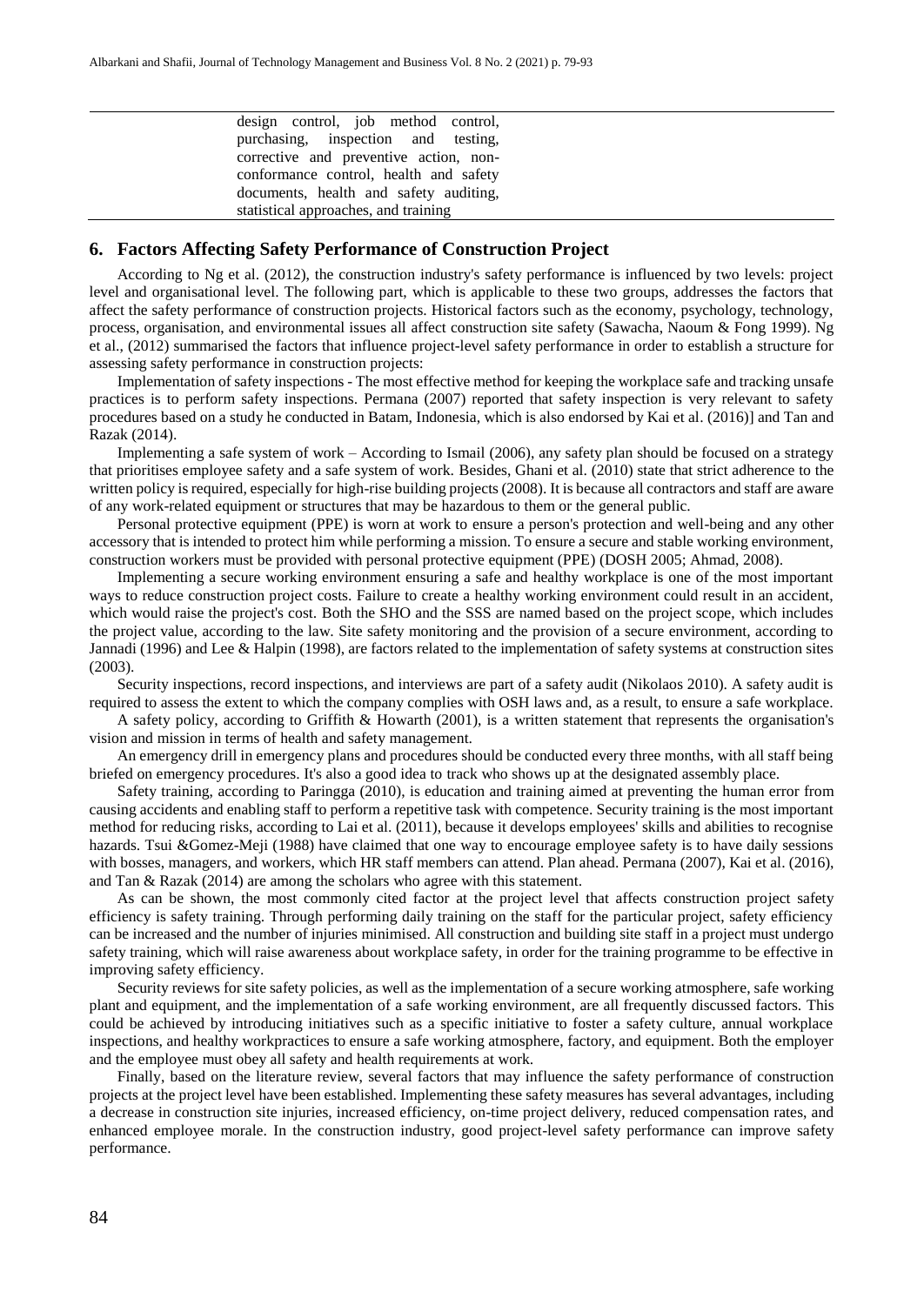## **6.1. Safety Program**

According to Sim et al. (2017), a safety program "that has the most impact on-site safety" includes the management discussions on the safety issue, the provision of safety booklets, the provision of safety equipment and the appointment of a competent safety agent on the site. The role of safety systems in the top 100 US construction companies was analysed by Hunter & Baker (2017), which found that large companies have more structured safety programmes. They were also the safest of the actors. In companies that formally oriented employees to safety, gave the workers and the foremen incentives and employed full-time security officials, the accident rates were lower. After being engaged and trained by security managers, security members did better" (Soffin et al., 2019). Pitts et al. (2017) carried out surveys evaluating the effect of security programs on improved building safety performance and found at least the essential features such as Safety Policy, Safety Committees, Safety Inductions, Safety Training and Safety Inspections should be included while effective safety programs do not include all the elements involved..

# **6.2. Safety Policy**

Celik et al. (2019) presented the findings of a postal survey of contractors in Singapore. The results showed that when there are insufficient company procedures in place, site injuries are more likely to occur (Pepin-Neff, & Wynter, 2018). The organisation's or company's non-measurable goals and measurable targets should be included in the health and safety policy statement. During policy changes, priorities are likely to remain unchanged, while targets will be checked, updated, or adjusted each year. The statement should be written in straightforward, plain language that is easy to comprehend (Adams et al., 2016).

When preparing a health and safety policy statement, the following points should be included or taken into account: The objectives should include health and safety, as well as welfare and environmental concerns. The title of a senior person in an association or corporation in charge of health and safety (usually the chief executive). The names of the health and safety advisers, as well as any safety" officials (Adams et al., 2016).

# **6.3. Safety Training**

According to a report by Abdelhakim et al. (2019)," speciality contractors' safety efficiency is affected by various factors. Minimising personnel turnover, enforcing drug monitoring by employees and training workers all contribute to improving safety efficiency (Li et al., 2017). Manning et al. (2020) submitted that it is an essential requirement for many contractors to undergo safety training or refresher training at least eight hours on-site. Guo et al. (2017) have identified critical factors affecting the attitude of builders to healthy behaviour on construction sites. Trained operators and security supervisors are critical in improving safety awareness and success, according to the findings in their report. Various studies discussed the value of safety training in the construction industry to increase security performance (Li et al., 2017). Preparation for construction workers can be one of the best ways to improve the safety performance of construction site. The Chinese building industry was only trained in basic safety. Constructors in Li et al. (2018) described the training as the safety factor needed.

Abdelhakim et al. (2019) found in the Gaza Strip that 24 percent of respondents were receiving and benefitting from the training. The main training courses were primary aid courses, injury causes, accident prevention, safe and safe scaffolding and the use of safety equipment. Several respondents were also found to have received safety training in other countries like Saudi Arabia and the UAE.

In the United Arab Emirates (UAE) and other regions of the world, the Engineering Syndicate and the Contractor Union were taught. Ahmed (2005) discovered that 10% of respondents (out of a total of 83) had formal safety training courses, while the other 90% (75) had not been given training for their employees, engineers or laboratories.

#### **7. Definitions and Concepts of Performance in the Construction Industry**

Both public and private sector clients are worried about the construction industry's efficiency, according to Loosemore & Lim (2017). Karim et al. (2018) investigated the use of key performance metrics to assess performance (KPIs). KPIs allow you to compare various projects and businesses to see if any trends emerge. The specialist contractors hoped that the data patterns they found would shed light on some of the market's most widespread inefficiencies. They intend to use the data to expose inefficiencies and to help the industry develop" (Ofori, 2019).

In order to assess projects and organisational success throughout the construction industry, key performance indicators (KPIs) include variables such as time, expense, efficiency, client satisfaction, client improvements, business performance, and safety. This data will then be used for benchmarking and would be an integral part of every organisation's efforts to achieve best practise (Pulkka et al., 2016). According to Bon & Isah (2019), success assessment is a hot topic in academia and the business world. According to Jing et al. (2019), KPIs are critical for delivering value to stakeholders. As a result, businesses must ensure that they have the appropriate processes and skills in place. The KPIs often allow you to see the processes and capabilities that need to be differentiated in order to be competitive and which simply need to be enhanced or retained. Five primary stages have been defined in order to identify KPIs during the lifetime of a project, as shown in Figure 2.1 (Ishak & Azizan, 2018):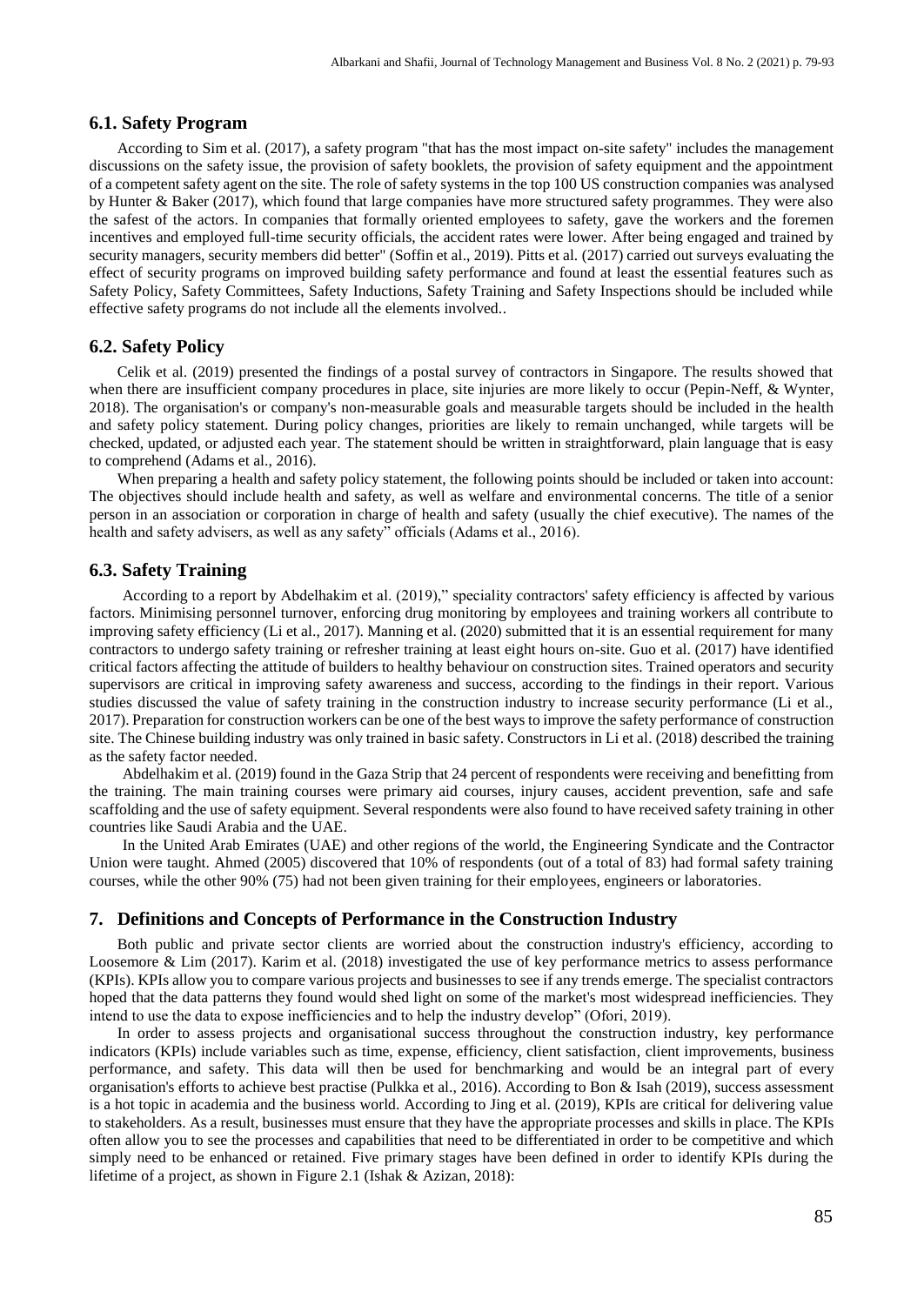- Commit to Invest: This is the "point at which the client agrees in principle to invest in a project, spells out the criteria in business terms, and authorises the project team to begin conceptual design."
- Agree to Construct: this is the stage at which the client permits the project team to begin work on the project.
- Ready for Use: the "point at which the project is ready for significant occupancy or use." This could happen before the project is done.
- End of Defect Liability Period: the stage at which the contractor's obligation to rectify defects under the design contract expires (often 12 months from point C).
- Project End of Life: the stage at which the project's duration of use for its original or nearly original purpose comes to an end. This is a theoretical point over which terms such as total life costs can be applied since it is normally several years after the project's completion.



**Fig. 2 - KPIs throughout the lifetime of a project (Source: DETR, 2000)**

For several years, performance "measurement" and its metrics had been researched. Performance assessment, according to Abd Jamil & Fathi (2016), is an organisational management accounting that involves both financial and non-financial performance metrics. Performance assessment, according to Boateng (2019), is the method of rethinking and reevaluating business processes in order to achieve substantial performance changes. According to Sarhan et al. (2017), performance measurement is a model that treats a project as a "complex dynamic" method.

The core "performance metrics," as described by Guo et al. (2016), are a useful measure of a project and/or company level. In certain cases, the market metric is the average of the company's project metrics. Owner satisfaction for results, according to Al-Momani (2017), is defined as the difference between what the owner expects and the level of performance they believe the contractors are providing.

According to Lehtonen (2016), success assessment is the foundation for quality improvement and control of business efficiency. Project success measurement, according to Chan & Kumaraswamy (2018), includes time, budget, protection, efficiency, and overall client satisfaction. Performance assessment, according to Thomas (2016), is the routine monitoring and control of projects. According to Kuprenas (2018), project performance measurement in the design and construction stages entails improving expense, schedule, and efficiency. According to Long et al. (2016), project success is measured using a variety of measures such as time, budget, efficiency, requirements, and stakeholder satisfaction.

According to Navon (2017), successful assessment compares expected and real results. The core performance metrics were defined by Ugwu & Haupt (2017) as site-specific and project-specific. Contractors and suppliers may provide guidance and/or practical ideas earlier through Early Contractor Involvement (ECI) and Early Supplier Involvement (ESI).

#### **6. Malaysian Construction Industry**

Malaysia is one of the 20 largest export nations in the world and is classified as an emerging industrialised region. According to the "Global Enabling Trade Study 2008," it is ranked 29th out of 118 nations. The Malaysian construction industry is vital to the country's economy because it is intertwined with other sectors, including basic metal goods, such as the iron and steel industries and electronics (Kong et al., 2020).

In Malaysia, the construction industry is divided into two categories: general construction and speciality trade work. Building construction (both residential and commercial) and civil engineering construction are two styles of general construction (sewers, roads, highways, bridges and tunnels). The second group is special trade works, including metal fabrication, electrical work, tiling, flooring, painting, and glass fabrication, among other items (Latiffi et al., 2016). Each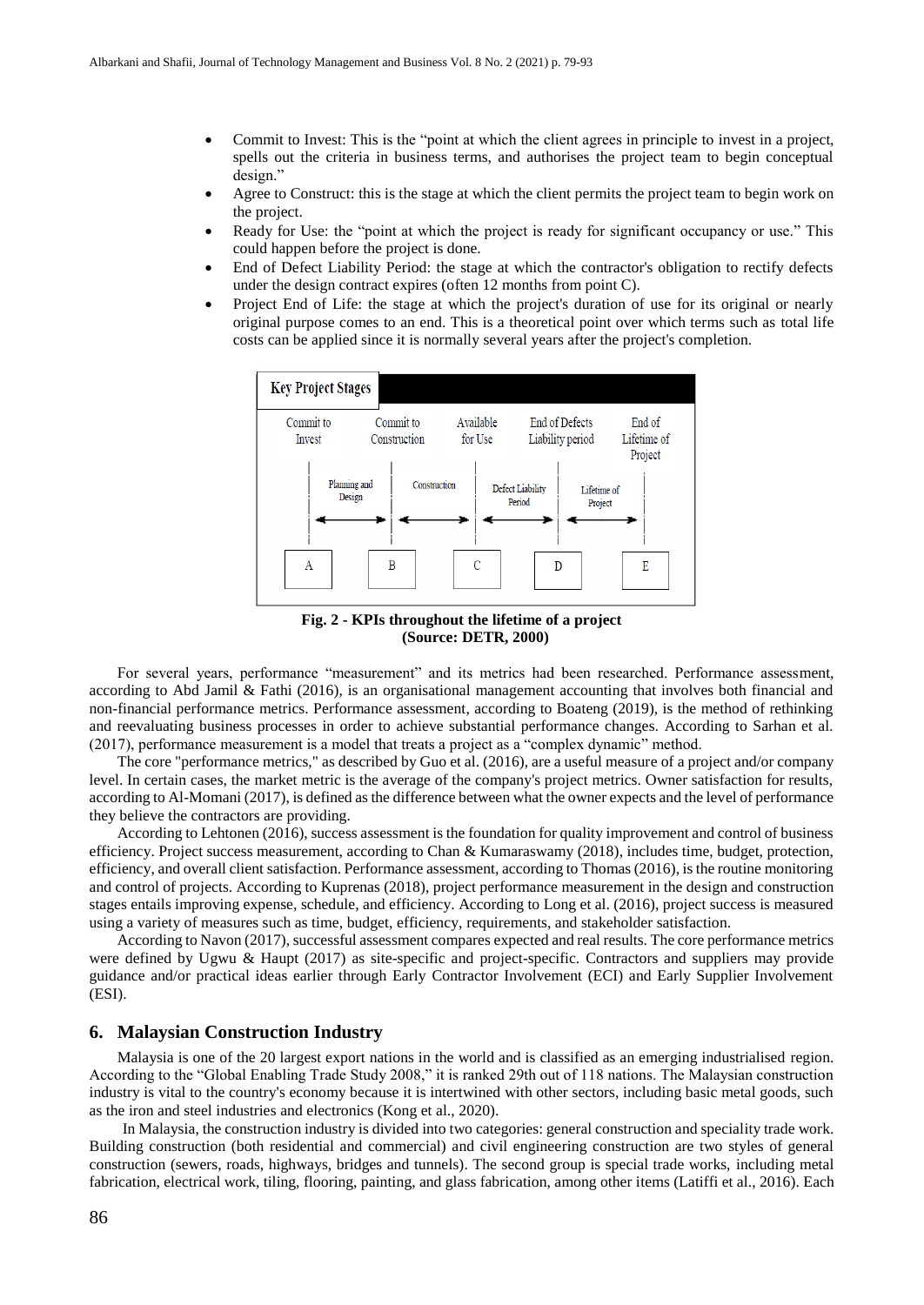type of construction project necessitates the formation of an organisation or team to prepare the structure, build it, and maintain it. 'A general contractor is anyone who performs general construction, such as building construction.' Except for specified portions of the jobs that may be transferred to special trade contractors" (subcontractor), the general contractors will assume full responsibility for the entire job (Akmam Syed Zakaria et al., 2018).

Contractors who specialise in a single occupation, such as painting, carpentry, or electrical work, are known as special trade contractors. Specialty trade contractors are not responsible for the structure as a whole, apart from fitting their jobs in with the other trades. They still get orders from general contractors, architects, or landowners for their jobs. The bulk of their jobs entails maintenance work. During the construction phase of the Malaysian construction industry, all contractors must register with the Construction Industry Development Board (CIDB) (Awang, & Iranmanesh, 2017). Owing to the high demand for building construction relative to other forms of construction, the number of contractors registering for building construction is the largest (Figure 3). In Malaysia in 2006, Fig. 3 depicted the number of contractor registrations by group 2017.



**Fig. 3 - Contractors registration by category (Source: CIDB Construction Quarterly Statistical Bulletin, Third Quarter 2017)**

According to a 2009 article published by The Malaysian German Chamber of Commerce, the strong output of residential projects during the first six months of 2008 was attributed to the rapid introduction of the government's low and medium housing programmes, which grew by 3.5 percent (January-June 2007: 0.9 percent) (Ikau et al., 2016). Syarikat Perumahan Negara Berhad, for example, is building 36,000 affordable housing units. Aside from that, the extension of this project category was aided by the liberalisation of the Foreign Investment Committee's ruling on foreign property acquisitions and the promotion of Malaysia My Second Home (MM2H) (Wong, 2019). As a result, it represented a high percentage of high-end condominium construction activities, primarily concentrated in Selangor and Kuala Lumpur (Wong, 2019).

# **7. Discussion**

According to the literature reviewed above, some researchers claim that construction safety is essential to the growth of the construction industry because if there is no safety, many employees will be adversely affected. Subsequently, the sector may collapse due to a lack of manpower. However, some researchers believe that providing workers with training could reduce the risk of an accident and improve the construction industry's performance in Malaysia. As a result, it is proposed that providing training and basic equipment to the Malaysian construction industry would undoubtedly reduce accidents and improve safety results.

#### **8. Conclusion**

This paper looked at the literature on construction safety in the Malaysian construction industry. The paper focuses on reviewing the literature on construction safety and efficiency, construction safety performance in the industry, construction safety performance in developing countries, safety management, safety programme, safety policy, safety expense, and safety training. The paper shows that proper construction safety practices would improve the overall performance of the Malaysian construction industry. It is suggested that growing research and development, training, and the availability of adequate construction materials will undoubtedly improve the Malaysian construction industry's safety and efficiency.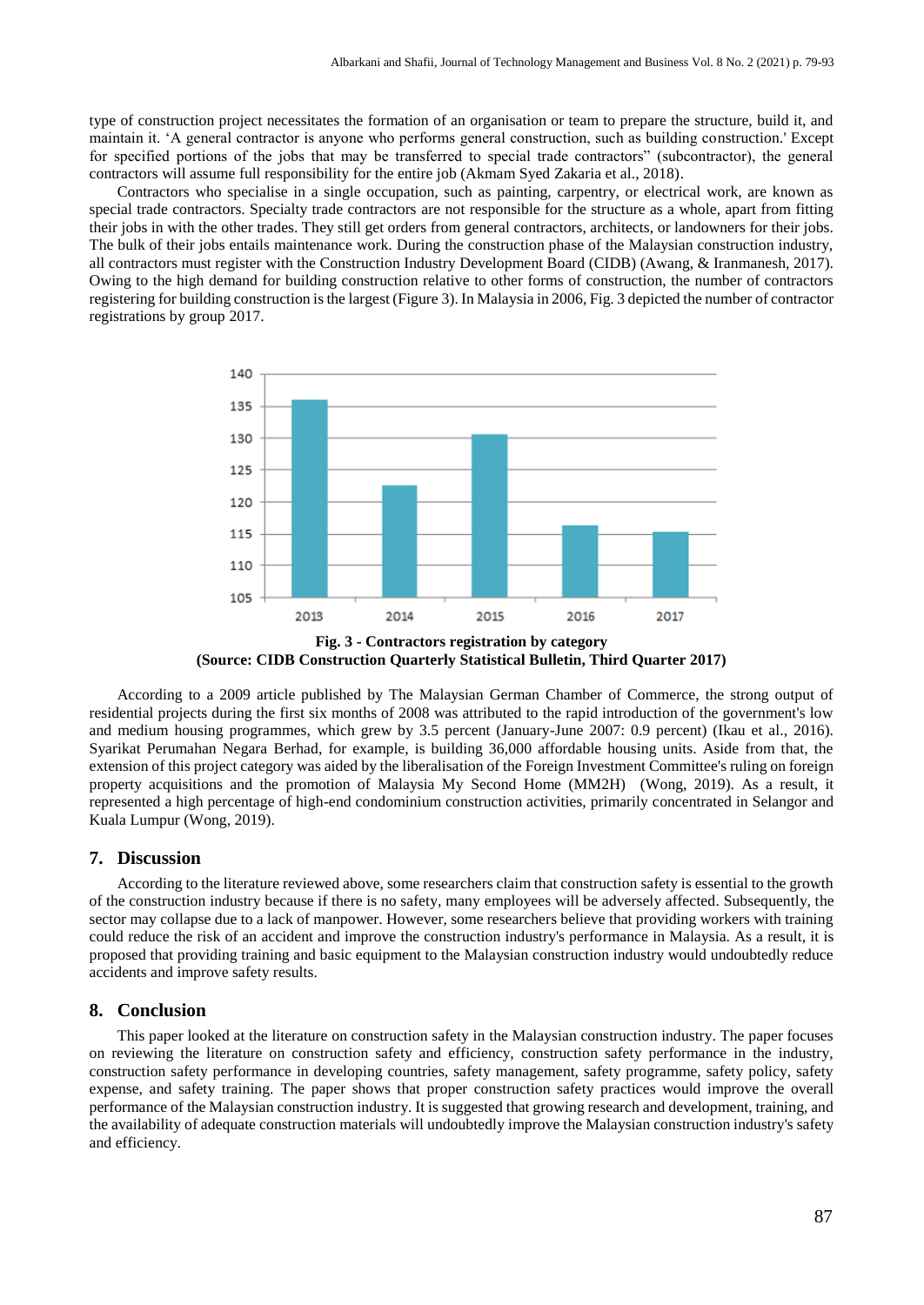#### **Acknowledgement**

We would like to thank the journal editors and two anonymous reviewers for their constructive comments and suggestions on the earlier version of this article. Also, many thanks to my supervisor and the Faculty of Technology Management and Business (FPTP) for the support.

# **References**

Abas, N. H. (2015). Development of a knowledge-based energy damage model for evaluating industrialized building system (ibs) occupational health and safety (OSH) risk (Doctoral dissertation, PhD Thesis, RMIT University, Melbourne, Australia)

Abas, N. H., Yusuf, N., Suhaini, N. A., Kariya, N., Mohammad, H., & Hasmori, M. F. (2020, January). Factors affecting safety performance of construction projects: a literature review. In IOP Conference Series: Materials Science and Engineering, 713 (1), 012036

Abd Jamil, A. H., & Fathi, M. S. (2016). The integration of lean construction and sustainable construction: A stakeholder perspective in analysing sustainable lean construction strategies in Malaysia. Procedia Computer Science, 100(1), 634- 643

Abdelhakim, A. S., Jones, E., Redmond, E., Hewedi, M., & Seaman, P. (2019). Cabin crew food safety training: A qualitative study. Food Control, 96, 151-157

Bon, A. T., & Isah, N. Data screening technique for developing a crude oil price forecasting models for petroleum industry

Adams, W. M., Casa, D. J., & Drezner, J. A. (2016). Sport safety policy changes: saving lives and protecting athletes. Journal of Athletic Training, 51(4), 358-360

Ahmad, R. (2008). Best practices in safety management for conventional civil construction industry in Malaysia (Doctoral dissertation, Universiti Teknologi Malaysia)

Akmam Syed Zakaria, S., Gajendran, T., Skitmore, M., & Brewer, G. (2018). Key factors influencing the decision to adopt industrialised building systems technology in the Malaysian construction industry: an inter-project perspective. Architectural Engineering and Design Management, 14(1-2), 27-45

Antwi-Afari, M. F., Li, H., Wong, J. K. W., Oladinrin, O. T., Ge, J. X., Seo, J., & Wong, A. Y. L. (2019). Sensing and warning-based technology applications to improve occupational health and safety in the construction industry. Engineering, Construction and Architectural Management

Awang, H., & Iranmanesh, M. (2017). Determinants and outcomes of environmental practices in Malaysian construction projects. Journal of Cleaner Production, 156, 345-354

Awwad, R., El Souki, O., & Jabbour, M. (2016). Construction safety practices and challenges in a Middle Eastern developing country. Safety Science, 83, 1-11

Bajjou, M. S., Chafi, A., & En-Nadi, A. (2017). The potential effectiveness of lean construction tools in promoting safety on construction sites. In International Journal of Engineering Research in Africa, 33, 179-193

Bakri, A., Zin, M., Misnan, M. S., & Mohammed, A. H. (2006). Occupational safety and health (OSH) management systems: towards development of safety and health culture. 6th Asia-Pacific Structural Engineering and Construction Conference (ASPEC 2005)

Boateng, A. (2019). Supply chain management and lean concept in construction: a case of Ghanaian building construction industry. Organization, Technology and Management in Construction: An International Journal, 11(1), 2034-2043

Celik, Z. B., Tan, G., & McDaniel, P. D. (2019, February). IoT Guard: Dynamic enforcement of security and safety policy in commodity IoT. In NDSS

Chen, Y., McCabe, B., & Hyatt, D. (2017). Impact of individual resilience and safety climate on safety performance and psychological stress of construction workers: A case study of the Ontario construction industry. Journal of Safety Research, 61, 167-176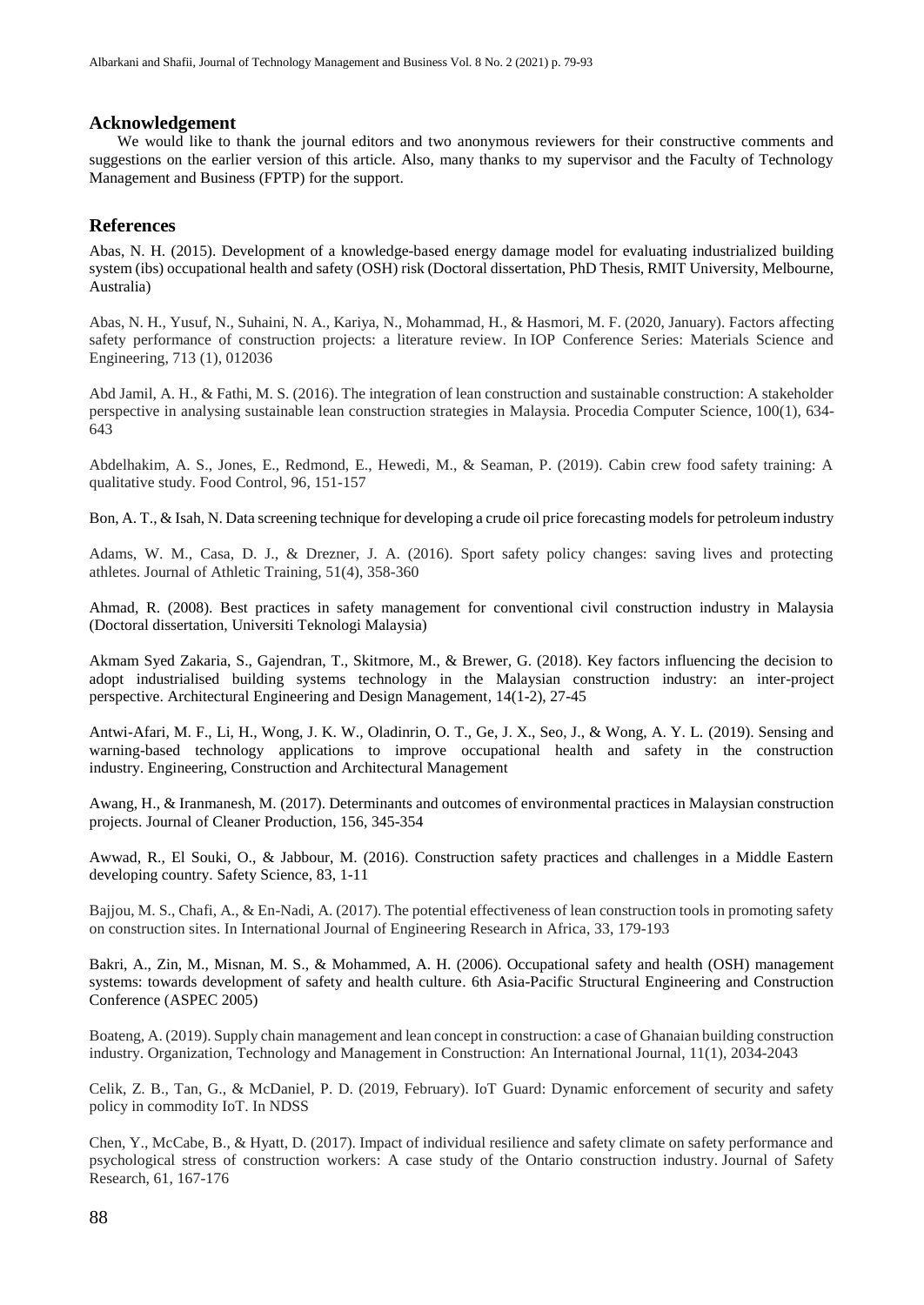Cheng, E. W., Li, H., Fang, D. P., & Xie, F. (2004). Construction safety management: an exploratory study from China. Construction Innovation

Cheung, C. M., & Zhang, R. P. (2020). How organizational support can cultivate a multilevel safety climate in the construction industry. Journal of Management in Engineering, 36(3), 04020014

CIDB (2006). Safety and health assessment system in construction (Kuala Lumpur: Construction Industry Development Board Malaysia), Permana 2007 Construction Safety Practices in Batam, Indonesia Master Thesis Malaysia: (Skudai: Universiti Teknologi Malaysia)

CIDB (2006). Safety and health assessment system in construction (Kuala Lumpur: Construction Industry Development Board Malaysia)

DOSH (2005). Guidelines on the use of PPE against chemical hazards (Kuala Lumpur: Ministry of Human Resources Malaysia)

Durdyev, S., Mohamed, S., Lay, M. L., & Ismail, S. (2017). Key factors affecting construction safety performance in developing countries: Evidence from Cambodia. Construction Economics and Building, 17(4), 48

Dyck, D., & Roithmayr, T. (2004). Great safety performance: an improvement process using leading indicators. Aaohn Journal, 52(12), 511-520

Flin, R., Mearns, K., O'Connor, P., & Bryden, R. (2000). Measuring safety climate: identifying the common features. Safety science, 34(1-3), 177-192

Gao, R., & Chan, A. P. (2019). Managing construction safety in developing countries. Construction Health and Safety in Developing Countries

Ghani, M. K., Abdul Hamid, Z., Mohd Zain, M. Z., Abdul Rahim, A., Mohamad Kamar, K., & Abdul Rahman, M. (2010). Safety in Malaysian construction: the challenges and initiatives. Contruction Research Institute Malaysia (CREAM), CIDB Malaysia

Griffith, A., & Howarth, T. (2001). Construction health and safety management. Routledge

Guo, B. H., Yiu, T. W., & González, V. A. (2016). Predicting safety behavior in the construction industry: Development and test of an integrative model. Safety Science, 84, 1-11

Guo, H., Yu, Y., & Skitmore, M. (2017). Visualization technology-based construction safety management: A review. Automation in Construction, 73, 135-144

Guo, S., Ding, L., Zhang, Y., Skibniewski, M. J., & Liang, K. (2019). Hybrid recommendation approach for behavior modification in the Chinese construction industry. Journal of Construction Engineering and Management, 145(6), 04019035

Hinze, J., & Raboud, P. (1988). Safety on large building construction projects. Journal of Construction Engineering and Management, 114(2), 286-293

Huang, Z., Le, T., Gao, Y., Yao, X., Wang, H., Zhao, W., & Nie, N. (2020). Safety assessment of emergency training for industrial accident scenarios based on analytic hierarchy process and gray-fuzzy comprehensive assessment. IEEE Access

Hunter, D. R., & Baker, R. M. (2017, November). Reducing accidents among general aviation pilots through a national aviation safety program. In Aviation Resource Management: Proceedings of the Fourth Australian Aviation Psychology Symposium, 1, 63-70. Routledge

Idrees, M. D., Hafeez, M., & Kim, J. Y. (2017). Workers' age and the impact of psychological factors on the perception of safety at construction sites. Sustainability, 9(5), 745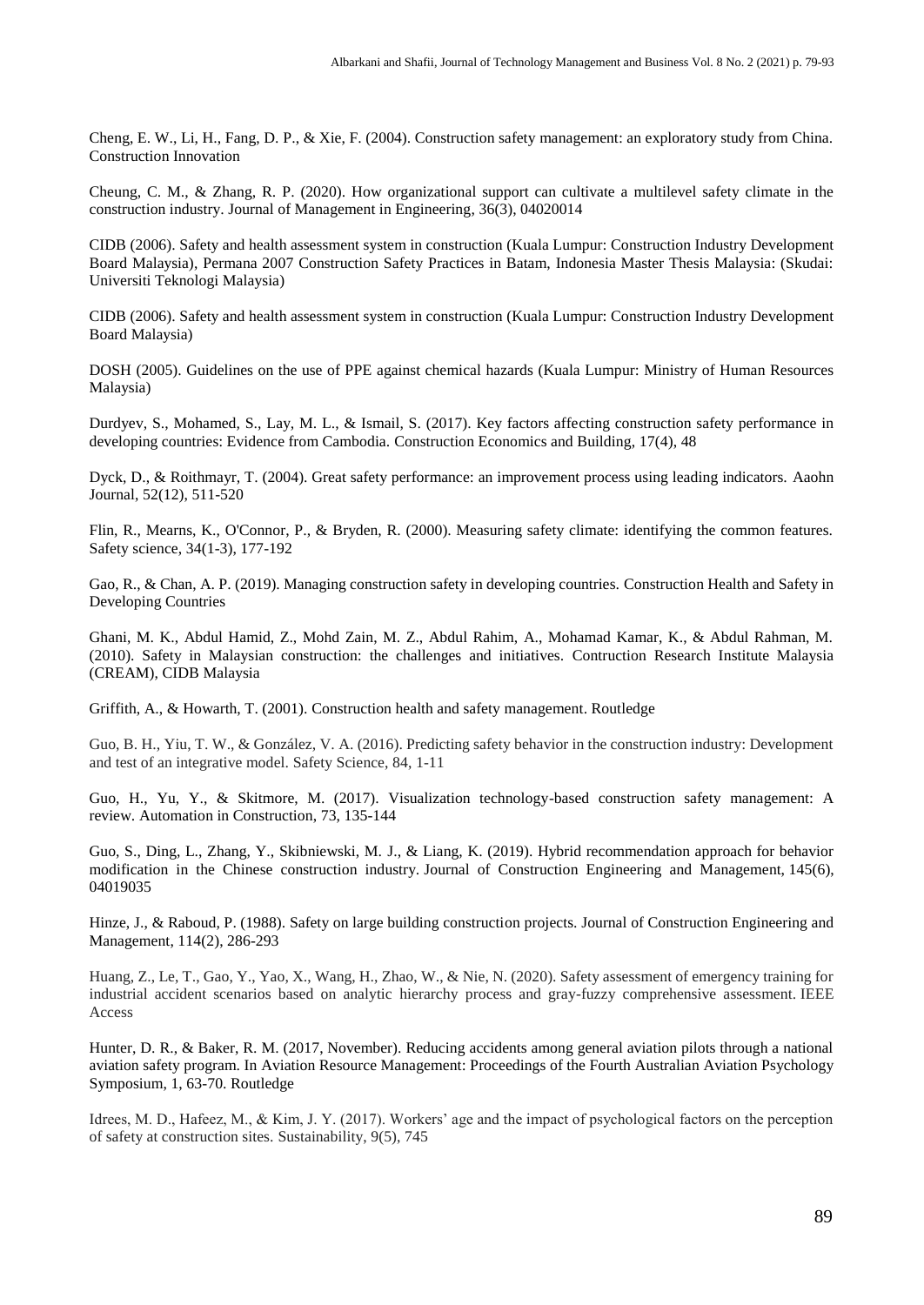Ikau, R., Joseph, C., & Tawie, R. (2016). Factors influencing waste generation in the construction industry in Malaysia. Procedia-Social and Behavioral Sciences, 234, 11-18

Isah, N., Ali, M. B., (2015). A thematic analysis on the causes of flood disaster and roles of smart tunnel in flood disaster management in Kuala Lumpur Malaysia. International Journal of Research and Review, 2(10), 624-640

Ishak, N., & Azizan, M. A. (2018, February). A review on the benchmarking concept in Malaysian construction safety performance. In AIP Conference Proceedings (Vol. 1930, No. 1, p. 020024). AIP Publishing LLC

Ismail, I. (2006). Assessment of safety level in performing building maintenance work in Malaysia (Doctoral dissertation, Universiti Teknologi Malaysia)

Jafri, H., Ali, M. W., Ahmad, A., & Kamsah, M. Z. (2005). Effective occupational health and safety performance measurements. In Int. Conf. of Chemical and Biochecmical Eng, 702-708

Jannadi, M. O. (1996). Factors affecting the safety of the construction industry: a questionnaire including 19 factors that affect construction safety was mailed to the top 200 construction contractors in the UK. Safety officers and workers were asked to indicate how effective each factor was in improving construction safety. Building Research and Information, 24(2), 108-112

Jaselskis, E. J., Anderson, S. D., & Russell, J. S. (1996). Strategies for achieving excellence in construction safety performance. Journal of Construction Engineering and Management, 122(1), 61-70

Jing, W., Naji, H. I., Zehawi, R. N., Ali, Z. H., Al-Ansari, N., & Yaseen, Z. M. (2019). System dynamics modeling strategy for civil construction projects: The concept of successive legislation periods. Symmetry, 11(5), 677

Kai, G., Hui, H. G., Omar, M. F., Tien, C. T., Zin, A. A. M., (2016). Accidents preventive practice for high rise construction. The 3rd International Conference on Civil and Environmental Engineering for Sustainability, (IConCEES 2015) (Melaka) vol 47 (Paris: MATEC Web of Conferences), 1-6

Kamoona, A. M., Gostar, A. K., Tennakoon, R., Bab-Hadiashar, A., Accadia, D., Thorpe, J., & Hoseinnezhad, R. (2019). Random finite set-based anomaly detection for safety monitoring in construction sites. IEEE Access, 7, 105710-105720

Khan, M. W., Ali, Y., De Felice, F., & Petrillo, A. (2019). Occupational health and safety in construction industry in Pakistan using modified-SIRA method. Safety Science, 118, 109-118

Kim, S., Moore, A., Srinivasan, D., Akanmu, A., Barr, A., Harris-Adamson, C., & Nussbaum, M. A. (2019). Potential of exoskeleton technologies to enhance safety, health, and performance in construction: Industry perspectives and future research directions. IISE Transactions on Occupational Ergonomics and Human Factors, 7(3-4), 185-191

Kim, T., & Chi, S. (2019). Accident case retrieval and analyses: Using natural language processing in the construction industry. Journal of Construction Engineering and Management, 145(3), 04019004

Kim-Soon, N., Isah, N., Ali, M. B., & Ahmad, A. R. B. (2016). Relationships between storm water management and road tunnel maintenance works, flooding and traffic flow. Advanced Science Letters, 22(7), 1845-1848

Kong, S. W. R., Lau, L. T., Wong, S. Y., & Phan, D. T. (2020, January). A study on effectiveness of building information modelling (BIM) on the Malaysian construction industry. In IOP Conference Series: Materials Science and Engineering (Vol. 713, No. 1, p. 012035). IOP Publishing

Kontogiannis, T., Leva, M. C., & Balfe, N. (2017). Total safety management: principles, processes and methods. Safety science, 100, 128-142

Lai, D. N., Liu, M., & Ling, F. Y. (2011). A comparative study on adopting human resource practices for safety management on construction projects in the United States and Singapore. International Journal of Project Management, 29(8), 1018-1032

Latiffi, A. A., Brahim, J., & Fathi, M. S. (2016). Transformation of Malaysian construction industry with building information modelling (BIM). In MATEC Web of Conferences (Vol. 66, p. 00022). EDP Sciences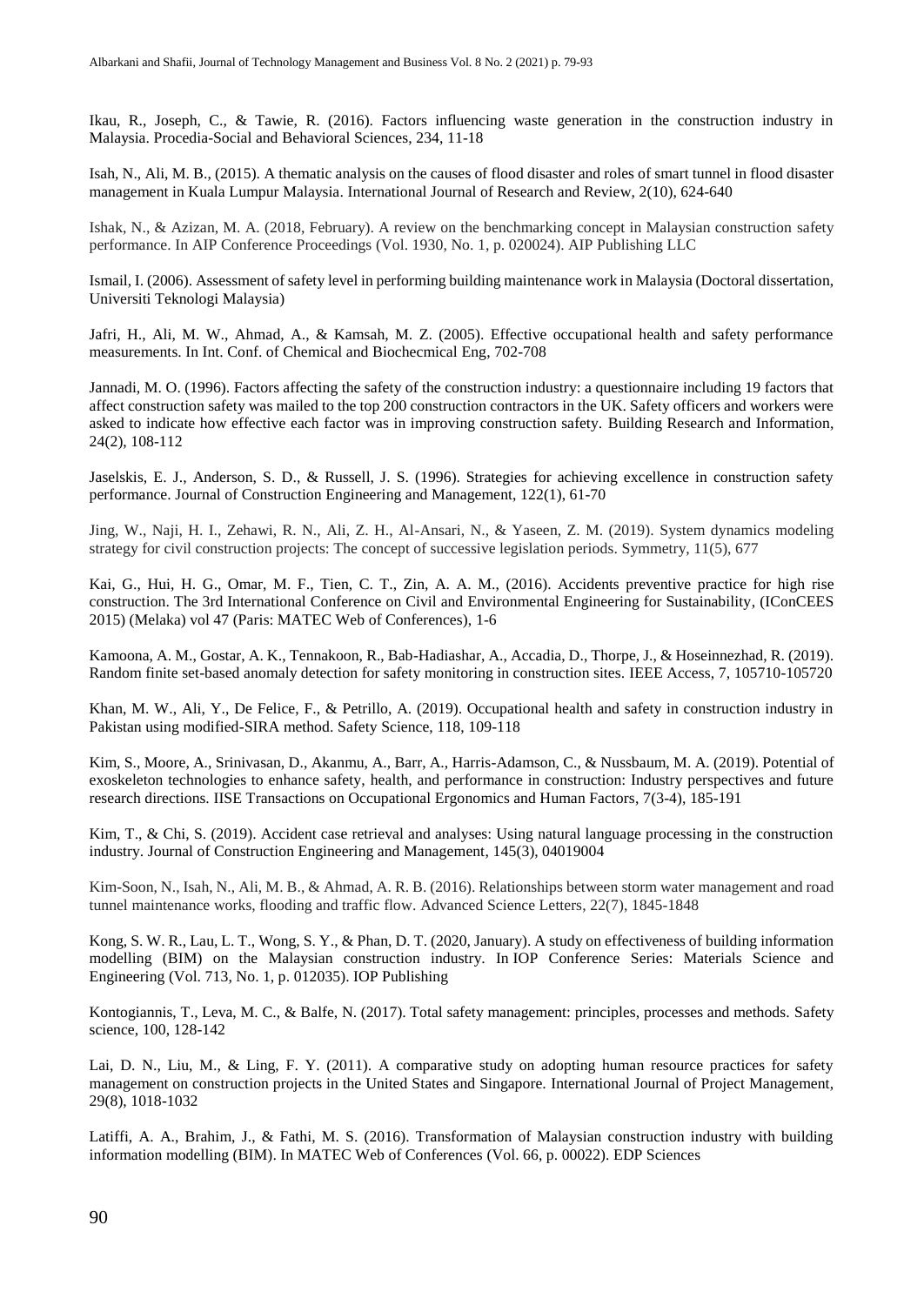Lee, S., & Halpin, D. W. (2003). Predictive tool for estimating accident risk. Journal of Construction Engineering and Management, 129(4), 431-436

Li, C., Liang, W., Quigley, C., Zhao, Y., & Yu, L. F. (2017). Earthquake safety training through virtual drills. IEEE Transactions on Visualization and Computer Graphics, 23(4), 1275-1284

Li, X., Yi, W., Chi, H. L., Wang, X., & Chan, A. P. (2018). A critical review of virtual and augmented reality (VR/AR) applications in construction safety. Automation in Construction, 86, 150-162

Li, Y., & Guldenmund, F. W. (2018). Safety management systems: A broad overview of the literature. Safety Science, 103, 94-123

Lin, J., & Mills, A. (2001). Measuring the occupational health and safety performance of construction companies in Australia. Facilities, 19, 131-139

Loosemore, M., & Lim, B. T. H. (2017). Linking corporate social responsibility and organizational performance in the construction industry. Construction management and economics, 35(3), 90-105

Lu, M., Cheung, C. M., Li, H., & Hsu, S. C. (2016). Understanding the relationship between safety investment and safety performance of construction projects through agent-based modeling. Accident Analysis & Prevention, 94, 8-17

Ma, L., Le, Y., Li, H., Jin, R., Piroozfar, P., & Liu, M. (2018). Regional comparisons of contemporary construction industry sustainable concepts in the Chinese context. Sustainability, 10(11), 3831

Manning, J. B., Liu, J., & Redden, L. W. (2020, July). Is virtual reality safety training making the construction industry safer?. in creative construction e-conference 2020, 111-117. Budapest University of Technology and Economics

Marhani, M. A., Bari, N. A. A., Ahmad, K., & Jaapar, A. (2018). The implementation of lean construction tools: findings from a qualitative study. Chemical Engineering Transactions, 63, 295-300

Martínez-Aires, M. D., Lopez-Alonso, M., & Martinez-Rojas, M. (2018). Building information modeling and safety management: A systematic review. Safety Science, 101, 11-18

Mohammad, M. Z., & Hadikusumo, B. H. (2017). A model of integrated multilevel safety intervention practices in Malaysian construction industry. Procedia Engineering, 171, 396-404

Ng, K., Laurlund, A., Howell, G., & Lancos, G. (2012). Lean safety: Using leading indicators of safety incidents to improve construction safety. In Proceedings for the 20th Annual Conference of the International Group for Lean Construction: are We Near a Tipping Point (p. 173)

Ng, S. T., Cheng, K. P., & Skitmore, R. M. (2005). A framework for evaluating the safety performance of construction contractors. Building and environment, 40(10), 1347-1355

Nikolaos, G. (2010). The measurement of health and safety conditions at work theoretical approaches, tools, and techniques a literature review. International Research Journal of Finance and Economics, 36(1), 87-95

Ofori, G. (2019). Construction in developing countries: need for new concepts. Journal of Construction in Developing Countries, 23(2), 1-6

Othman, I., Kamil, M., Sunindijo, R. Y., Alnsour, M., & Kineber, A. F. (2020, April). Critical success factors influencing construction safety program implementation in developing countries. In Journal of Physics: Conference Series (Vol. 1529, No. 4, p. 042079). IOP Publishing

Paringga, L. A. (2010). Construction safety in Jakarta, Indonesia (Doctoral dissertation, Universiti Teknologi Malaysia)

Peñaloza, G. A., Wasilkiewicz, K., Saurin, T. A., Herrera, I. A., & Formoso, C. T. (2019). Safety-I and safety-II: opportunities for an integrated approach in the construction industry. In REA Symposium on Resilience Engineering Embracing Resilience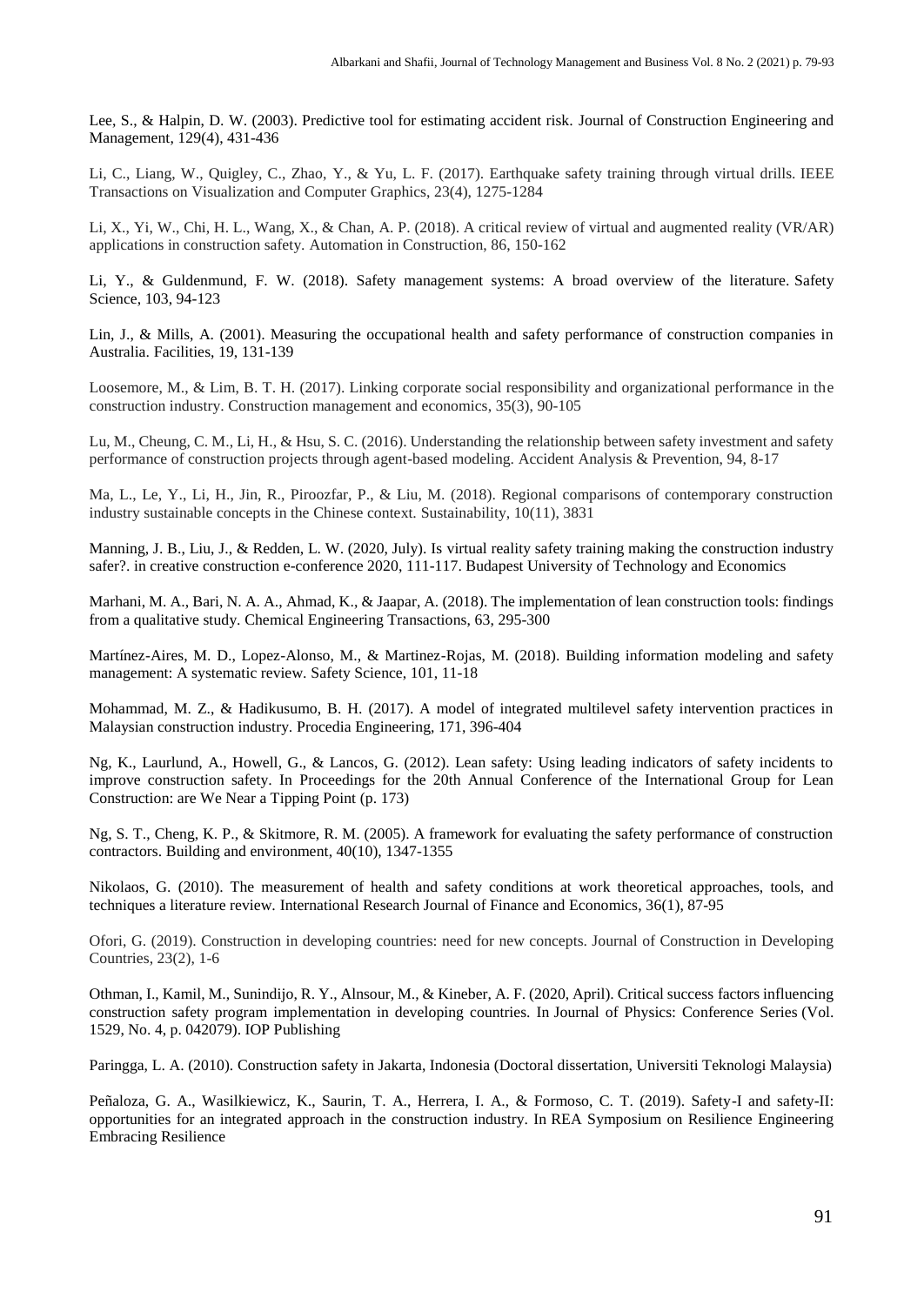Pepin-Neff, C. L., & Wynter, T. (2018). Reducing fear to influence policy preferences: an experiment with sharks and beach safety policy options. Marine Policy, 88, 222-229

Permana, I. E. (2007). Construction safety practices in Batam, Indonesia, (Doctoral dissertation, Universiti Teknologi Malaysia)

Pitts, S. I., Maruthur, N. M., Luu, N. P., Curreri, K., Grimes, R., Nigrin, C., & Peairs, K. S. (2017). Implementing the comprehensive unit-based safety program (CUSP) to improve patient safety in an academic primary care practice. The Joint Commission Journal on Quality and Patient Safety, 43(11), 591-597

Probst, T. M., Goldenhar, L. M., Byrd, J. L., & Betit, E. (2019). The safety climate assessment tool (s-cat): A rubricbased approach to measuring construction safety climate. Journal of Safety Research, 69, 43-51

Pulkka, L., Ristimäki, M., Rajakallio, K., & Junnila, S. (2016). Applicability and benefits of the ecosystem concept in the construction industry. Construction Management and Economics, 34(2), 129-144

Razak, A. R. A., Halim, H. A., Hamid, A. R. A., & Malaysia, J. (2017). Construction industry prosecution cases under Malaysian occupational safety and health legislation. In The Colloquium (Vol. 10, pp. 21-7)

Salminen, S., Saari, J., Saarela, K. L., & Räsänen, T. (1993). Organizational factors influencing serious occupational accidents. Scandinavian journal of work, environment & health, 352-357

Sanni-Anibire, M. O., Mahmoud, A. S., Hassanain, M. A., & Salami, B. A. (2020). A risk assessment approach for enhancing construction safety performance. Safety Science, 121, 15-29

Sarhan, J. G., Xia, B., Fawzia, S., & Karim, A. (2017). Lean construction implementation in the Saudi Arabian construction industry. Construction Economics and Building, 17(1), 46-69

Sertyesilisik, B., Giritli, H., Gunaydin, H. M., Deniz, E., Nadar, M., Gurcanli, G. E., & Sertyesilisik, E. (2016). Construction workers' personality: As a key for improving the occupational health and safety performance in construction. Advances in Business and Management, 103

Sim, J. J., Batech, M., Danforth, K. N., Rutkowski, M. P., Jacobsen, S. J., & Kanter, M. H. (2017). End-stage renal disease outcomes among the Kaiser Permanente Southern California Creatinine Safety Program (Creatinine SureNet): opportunities to reflect and improve. The Permanente Journal, 21

Soffin, E. M., Gibbons, M. M., Ko, C. Y., Kates, S. L., Wick, E. C., Cannesson, M., & Wu, C. L. (2019). Evidence review conducted for the agency for healthcare research and quality safety program for improving surgical care and recovery: focus on anesthesiology for total hip arthroplasty. Anesthesia & Analgesia, 128(3), 454-465

Soon, N. K., Isah, N., Ali, M. B., & Ahmad, A. R. (2017). Effects of smart tunnel maintenance works on flood control and traffic flow. Advanced Science Letters, 23(1), 322-325

Keng, T. C., & Razak, N. A. (2014). Case studies on the safety management at construction site

Tear, M. J., Reader, T. W., Shorrock, S., & Kirwan, B. (2020). Safety culture and power: Interactions between perceptions of safety culture, organisational hierarchy, and national culture. Safety Science, 121, 550-561

Thomann, E. (2018). Food safety policy: Transnational, hybrid, wicked. In Oxford Research Encyclopedia of Politics

Wilkes III, S. M., Ferrara, M. N., Mahany, R. J., & Begley, P. J. (2017). U.S. Patent No. 9,688,286. Washington, DC: U.S. Patent and Trademark Office

Wilson, J. M., & Koehn, E. E. (2000). Safety management: problems encountered and recommended solutions. Journal of Construction Engineering and Management, 126(1), 77-79

Wong, H. J. (2019). The challenges of adopting modular construction in Malaysian construction industry (Doctoral dissertation, Tunku Abdul Rahman University College)

Wales, W. N. S. (2001). Safety meter positive performance measurement tool. Retrieved February, 22, 2009